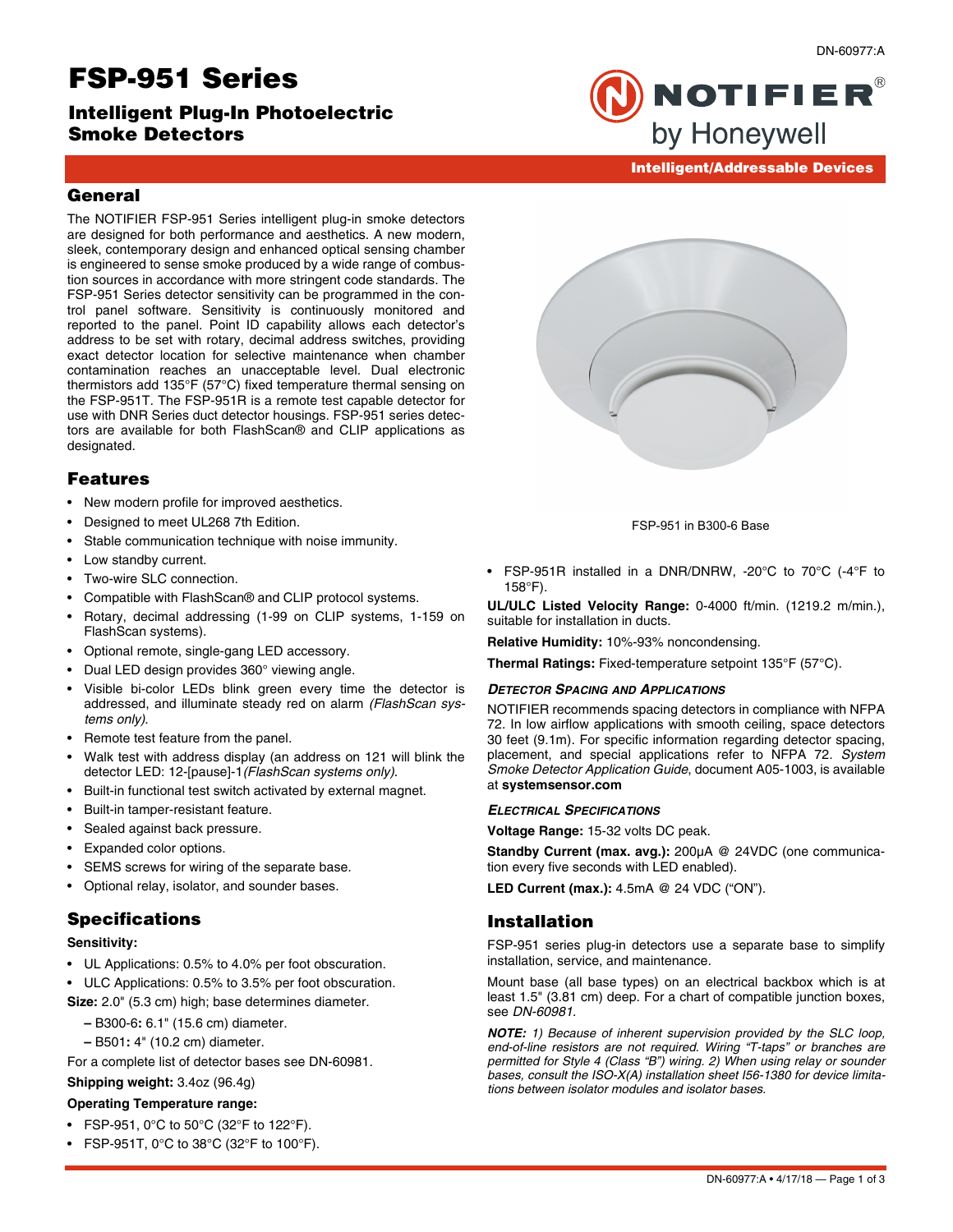# **Agency Listings and Approvals**

These listings and approvals apply to the detectors specified in this document. In some cases, certain detectors or applications may not be listed by certain approval agencies, or listing may be in process. *Consult factory for latest listing status.*

- UL/ULC Listed: S911
- FM Approved
- CSFM: 7272-0028:0503

## **Product Line Information**

*NOTE:* 

- *Detectors must be mounted to one of the Intelligent Bases listed below.*
- *"A" suffix indicates ULC Listed model.*
- *"IV" suffix indicates FlashScan® and CLIP device.*

**FSP-951:** White, low-profile intelligent photoelectric sensor, FlashScan only.

**FSP-951A:** Same as FSP-951 but with ULC listing.

**FSP-951-IV:** Ivory, low-profile intelligent photoelectric sensor.

**FSP-951A-IV:** Same as FSP-951-IV but with ULC listing.

**FSP-951T:** White, same as FSP-951 but includes a built-in 135°F (57°C) fixed-temperature thermal device. FlashScan only.

**FSP-951TA:** Same as FSP-951T but with ULC listing.

**FSP-951T-IV:** Ivory, same as FSP-951T but includes a built-in 135°F (57°C) fixed-temperature thermal device.

**FSP-951TA-IV:** Same as FSP-951T-IV but with ULC listing.

**FSP-951R:** White, low-profile intelligent photoelectric sensor, remote test capable. For use with DNR/DNRW. FlashScan only.

**FSP-951RA:** Same as FSP-951R but with ULC listing. For use with DNRA.

**FSP-951R-IV:** Ivory, low-profile intelligent photoelectric sensor, remote test capable. For use with DNR/DNRW.

**FSP-951RA-IV:** Same as FSP-951R-IV but with ULC listing. For use with DNRA.

#### *INTELLIGENT BASES*

*NOTE: For details on intelligent bases, see DN-60981*

**B300-6:** White, 6" base, standard flanged low-profile mounting base.

**B300-6-IV:** Ivory,6" base, standard flanged low-profile mounting base.

**B300A-6:** Same as B300-6, ULC listed.

**B300A-6-IV:** Ivory, 6" standard flanged low-profile mounting base, ULC listed.

**B300-6-BP:** Bulk pack of B300-6, package contains 10

**B501-WHITE:** White, 4" standard European flangeless mounting base. UL/ULC listed.

**B501-BL:** Black, 4" standard European flangeless mounting base. UL/ULC listed.

**B501-IV:** Ivory color, 4" standard European flangeless mounting base. UL/ULC listed.

**B501-WHITE-BP:** Bulk pack of B501-WHITE contains 10.

**B224RB-WH:** White, relay base.

**B224RB-IV:** Ivory, relay base.

**B224RBA-WH:** White, relay base, ULC listing.

**B224RBA-IV:** Ivory, relay base, ULC listing.

**B224BI-WH:** White, *isolator* detector base.

**B224BI-IV:** Ivory *isolator* detector base.

**B224BIA-WH:** White, *isolator* detector base, ULC listing.

**B224BIA-IV:** Ivory *isolator* detector base, ULC listing.

**B200S-WH:** White, Intelligent addressable sounder base capable of producing sound output in high or low volume with ANSI Temporal 3, ANSI Temporal 4, continuous tone, marching tone, and custom tone. Uses FlashScan protocol.

**B200S-IV:** Ivory, Intelligent addressable sounder base capable of producing sound output in high or low volume with ANSI Temporal 3, ANSI Temporal 4, continuous tone, marching tone, and custom tone. Uses FlashScan protocol.

**B200SA-WH:** Same as B200S-WH, ULC listing.

**B200SA-IV:** Same as B200S-IV, ULC listing.

**B200SCOA-WH:** White, Intelligent, programmable sounder base in English/French (required in Canada for ULC applications with SO Series detector applications.

**B200SCOA-IV:** Ivory Intelligent, programmable sounder base in English/French (required in Canada for ULC applications with SO Series detector applications, ULC listing.

**B200S-LF-WH:** White, Low Frequency Intelligent, programmable sounder base. Produces a fundamental frequency of 520 Hz +/- 10% with a square wave or its equivalent; designed to meet the NFPA 72 sleeping space requirement.

**B200S-LF-IV:** Ivory, Low Frequency Intelligent, programmable sounder base. Produces a fundamental frequency of 520 Hz +/- 10% with a square wave or its equivalent; designed to meet the NFPA 72 sleeping space requirement.

**B200SR-WH:** White, Intelligent sounder base capable of producing sound output with ANSI Temporal 3 or continuous tone. Intended for retrofit applications.

**B200SR-IV:** Ivory, Intelligent sounder base capable of producing sound output with ANSI Temporal 3 or continuous tone. Intended for retrofit applications.

**B200SRA-WH:** Same as B200SR-WH with, ULC listing.

**B200SRA-IV:** Same as B200SR-IV in Ivory color, ULC listing.

**B200SR-LF-WH:** White, Low Frequency Intelligent, programmable sounder base. Produces a fundamental frequency of 520 Hz +/- 10% with a square wave or its equivalent; designed to meet the NFPA 72 sleeping space requirement. Intended for retrofit applications.

**B200SR-LF-IV:** Ivory, Low Frequency Intelligent, programmable sounder base. Produces a fundamental frequency of 520 Hz +/- 10% with a square wave or its equivalent; designed to meet the NFPA 72 sleeping space requirement. Intended for retrofit applications.

#### *MOUNTING KITS AND ACCESSORIES*

**TR300**: White, replacement flange for B210LP(A) base.

**TR300-IV:** Ivory, replacement flange for B210LP(A) base.

**RA100Z(A):** Remote LED annunciator. 3 – 32 VDC. Mounts to a U.S. single-gang electrical box. For use with B501(A) and B300(A)- 6.

**M02-04-00:** Test magnet.

**M02-09-00:** Test magnet with telescoping handle.